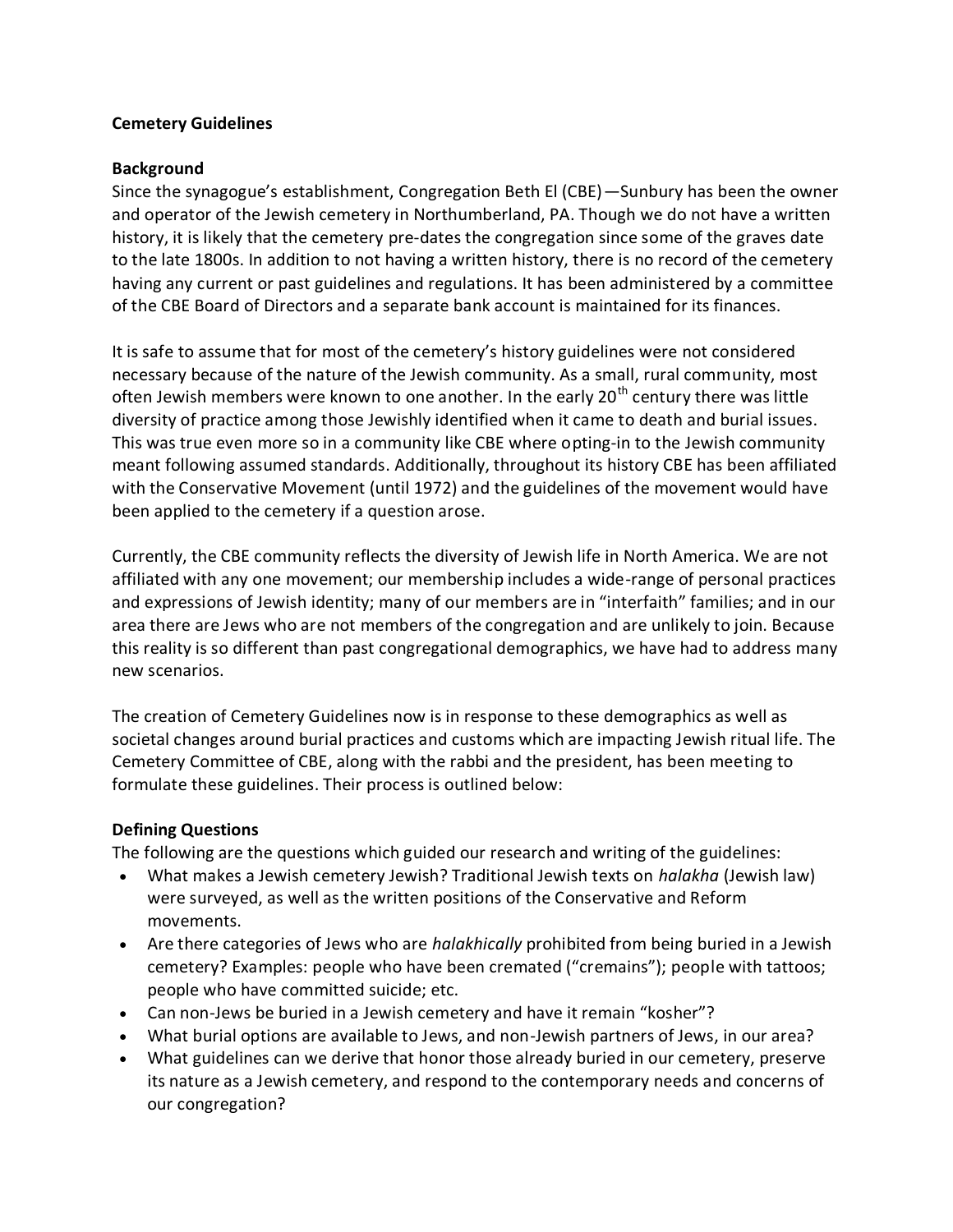#### **Findings**

Traditional customs for Jewish cemeteries come primarily from the medieval interpretations of the Talmud by scholars such as Maimonides, Josef Caro, and Rashi. In particular, they recommend customs based on the sections of the Talmud which discuss the prohibition of burying (non-Jewish) criminals and evil-doers next to Jews and how to bury non-Jews who are killed in battle while fighting for Jews.

There are, as is typical, conflicting opinions: Josef Caro uses the first section as proof that any non-Jew is prohibited, while Maimonides and Rashi tend towards leniency and understand evildoers as applying to only non-Jews who actively threaten the existence of Jews. Non-Jews who are allies can be buried among Jews in the opinion of Maimonides.

The other factor in developing traditional cemetery customs comes from the principle of "marit ayin" in which one refrains from a permitted action because it might be construed by others as a violation of *halakha*. An example of this might be a Jewish person who does not eat turkeybacon out of concern that someone might think she is eating pork-bacon and assume that the laws of kashrut are no longer valid. Medieval and contemporary Jewish commentators contend that even though the burial of cremains, in a Jewish cemetery is not *halakhically* prohibited, doing so gives the impression that cremation is an acceptable practice in traditional Judaism, which it is not. The same argument is applied to other categories such as suicides, non-Jewish partners, and in some cases, people with tattoos.

Though a Jewish cemetery is thought of as sacred ground, it is in fact the burial plot, not the surrounding areas, that is capable of being made ritually "un-kosher." Burial of a non-Jew, or someone outside the traditional Jewish customs does not impact the sanctity of other graves. That is why most Jewish cemeteries permit the burial of Jews who are tattooed, or victims of suicide, without any separation of areas. Both the Conservative and Reform movements allow for these burials, as well as the burial of cremains. Many Jewish communities also make accommodations for non-Jewish partner burials, though the presence of these burials may change the nature of the cemetery from a traditional to a non-traditional Jewish cemetery.

#### **Outcomes**

The CBE Cemetery committee drafted guidelines that allow our cemetery to retain a traditional Jewish nature as well as accommodate non-traditional burials. We are cognizant of the fact that Jews in our area are limited in their options if they desire a traditional Jewish cemetery and feel that we need to continue to make that available to our membership. We are also aware that we have members with non-Jewish partners who have a reasonable expectation of being buried next to one another. These partners are considered in our congregation's ritual life as "*gerei toshav*"—supporters, companions, and allies to the Jewish people as a whole, and this should be reflected by the establishment of a non-traditional burial section within the borders of our existing cemetery. This area will be approximately half of the area not currently occupied or containing purchased plots. It will be demarcated only by a flagstone path.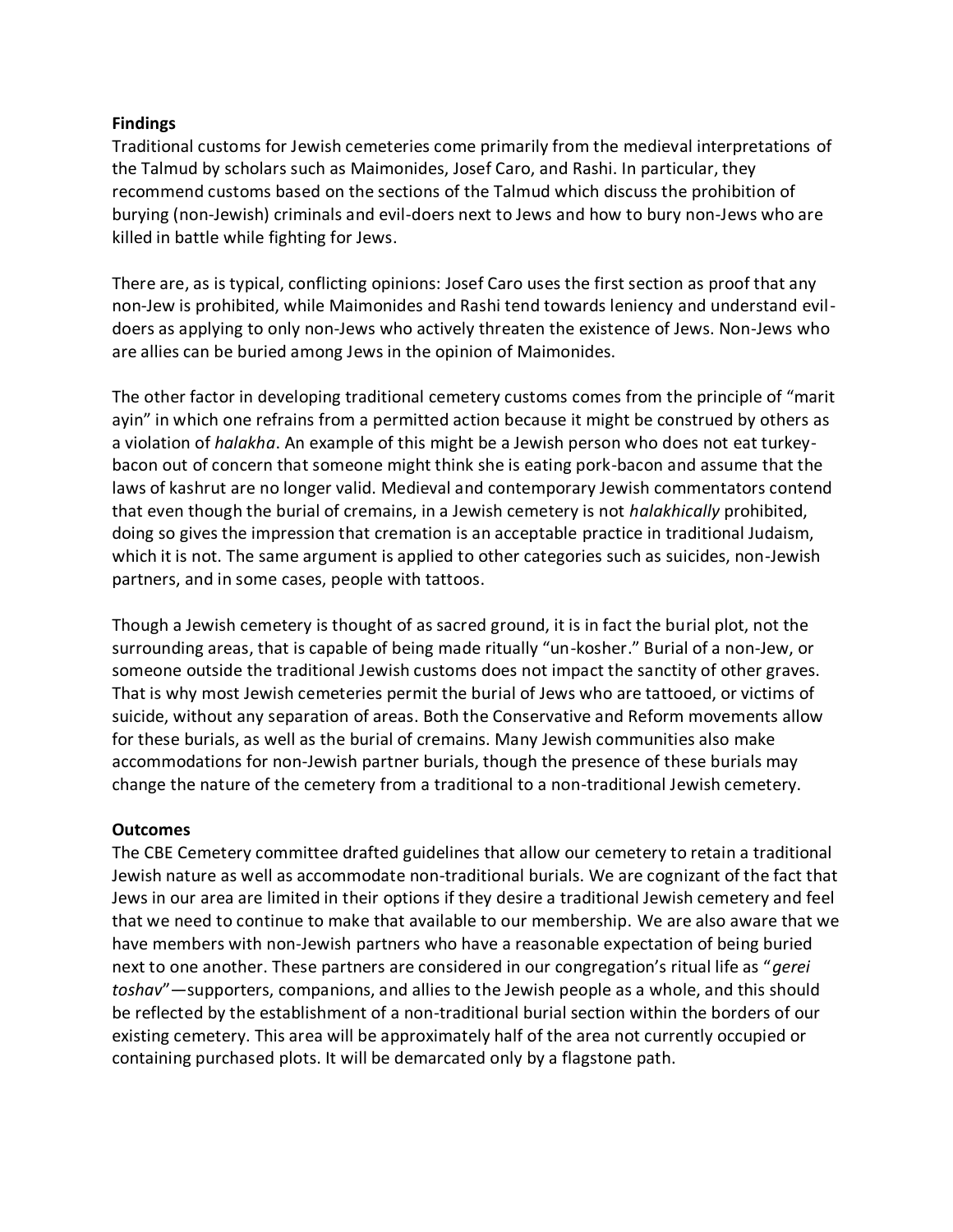The other notable variance from traditional Jewish burial practice is that cremains may be buried in the same manner as intact burial, though the custom of the presiding rabbi may preclude his/her officiation at the ceremony.

# **Procedures**

- 1. If you are interested in purchasing a burial plot(s), please contact the chair of the Cemetery Committee, Dave Marateck, 286-2775. We encourage pre-purchasing in order to ease the process for the mourners at the time of death.
- 2. At the time of death, the funeral director will contact the rabbi to obtain information about the location of the plot. The funeral director will also make all of the appropriate arrangements with our contracted excavator to open the grave, install the vault, and fill the grave. Costs for these services will be billed directly through the funeral home.
- 3. The rabbi is generally available to consult on the lettering of the grave marker and its installation.

# **By-laws**

- 1. Except for provisions made herein for the Non-Traditional Burial Section, no other than those dying in the Jewish faith shall be interred in this Cemetery.
- 2. A portion of the Cemetery shall be known as the "Non-Traditional Burial Section" and shall be used for the interment of anyone not of the Jewish faith whose spouse/domestic partner or parent is of the Jewish faith. Except as otherwise approved by the Congregation's Board of Trustees, any burials in the Non-Traditional Burial Section shall comply with the Rules and Regulations as set forth herein. If a non-Jewish spouse/domestic partner, or their non-Jewish child, in an inter-faith marriage predeceases a Jewish family member, said person may be interred in the Non-Traditional Burial Section under the condition that the Jewish family member purchases, or has purchased, a plot for him/herself at the time of the burial of a non-Jewish spouse/domestic partner or child. The portion designated as the Non-Traditional Burial Section shall be designated on the Cemetery map and there will be a separation from the remainder of the Cemetery by a ground level pathway.
- 3. The only religious burial service or ritual conducted at the Cemetery shall be of the Jewish faith. A religious burial service may only be conducted by a Rabbi, Cantor or Jewish lay person of the Orthodox, Conservative, Reconstructionist or Reform streams of Judaism.
- 4. The foregoing notwithstanding, a civil or lay officiation may occur if requested by the family of the deceased. No clergy of any other religious tradition may officiate at a burial in his/her role as an officiant of another religion's traditions at the burial of a non-Jew in the Non-Traditional Burial Section. The only denominational religious ceremony shall be those of the Jewish traditions and there shall be no usage of symbols, garb, or language unique to non-Jewish traditions during the interment, creation of the monument, unveiling of the monument or maintenance and care of the plot. The text of the service and the officiant is subject to review by the Congregation's current Rabbi, or the Congregation's Board of Trustees if there is no current Rabbi, prior to the burial.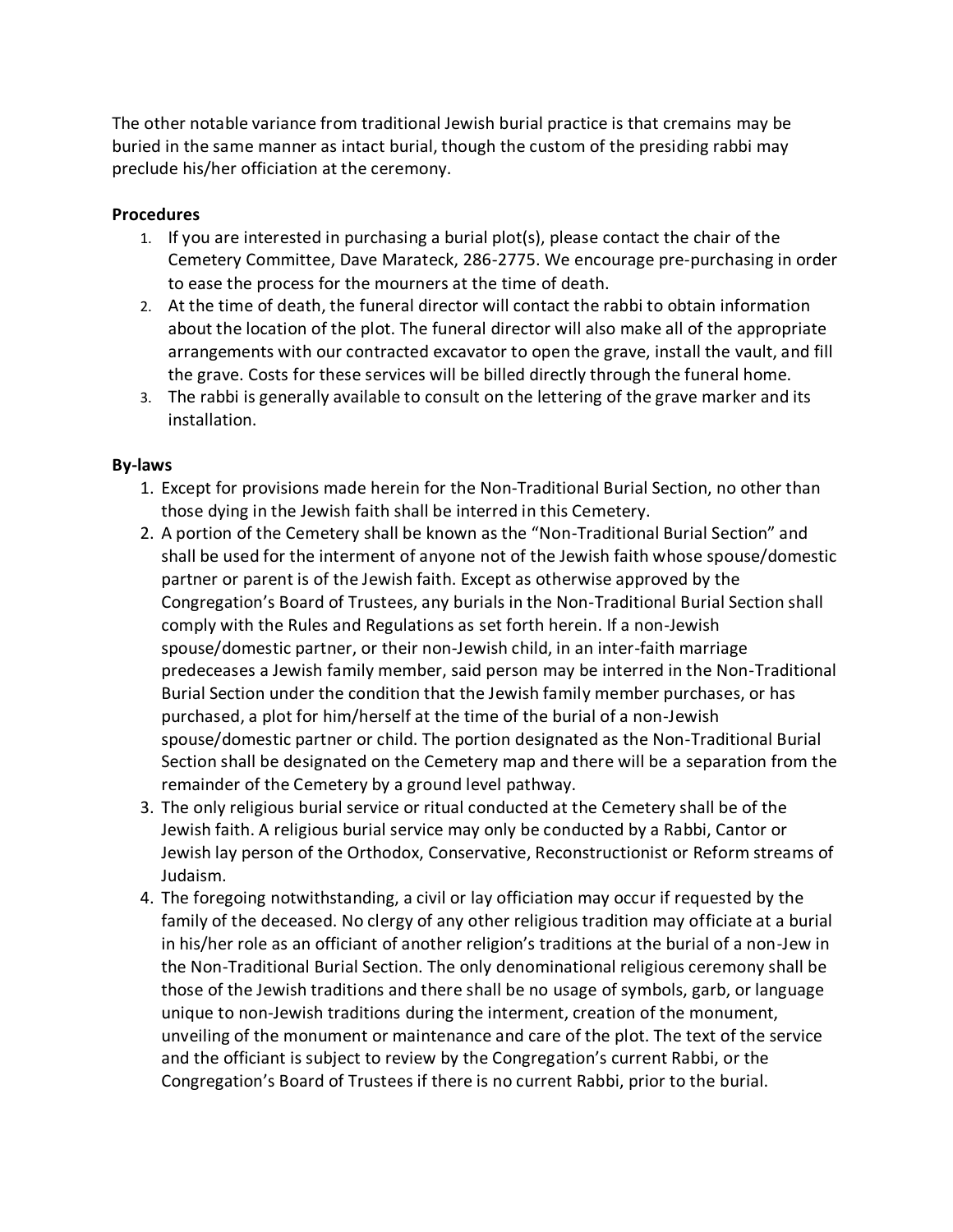- 5. Any person to be buried must have a burial plot for him or her purchased prior to interment. No burial shall be allowed unless all charges due and payable are paid in full.
- 6. The purchase price for a burial plot shall be established by the Congregation's Board of Trustees. The purchase price includes care of the Cemetery grounds. The purchase price does not include the opening and closing of the grave, the initial topsoil and grass planting, repair to any damage to the Cemetery occurring during the burial and Rabbinic services for non-members. The purchase price also does not include the cost, erection, and/or the inscription upon the monument or headstone and any repairs and maintenance required to the monument or headstone.
- 7. There shall be no plantings of shrubbery, hedges, trees or other ornamental plantings, without the permission of the Cemetery Committee established by the Congregation's Board of Trustees. The Cemetery Committee reserves the right of removing, at the expense of the plot owner, any shrubbery, hedges, trees or other plantings of any nature planted by a plot owner that is not approved.
- 8. All floral designs when faded, dead flowers or broken flags will be removed. Artificial flowers are discouraged and if placed may be removed at the discretion of the Cemetery Committee.
- 9. Within 12 months of the burial, the plot owner is required to erect and have inscribed an appropriate monument or headstone. The monument or headstone is subject to review by the Congregation's current Rabbi, or the Congregation's Board of Trustees, if there is no current Rabbi prior to the erection. No non-Jewish symbols or language unique to non-Jewish traditions shall be allowed on the monument or headstone. The minimum inscription required is the name of the decedent and the date of death.
- 10. All burials in the Cemetery require the casket to be enclosed in a concrete box or vault and all burials must be in the ground as no mausoleums or any other above ground burials are allowed. All burials must abide by the laws of the Commonwealth of Pennsylvania.
- 11. An interment of indigents of the Jewish faith shall be made throughout the Cemetery as directed by the Congregation's Board of Trustees and no particular place or portion of the Cemetery shall be designated as a section set aside for the indigent.
- 12. Cremation is against Jewish tradition and the family of the deceased should be so advised; however, an interment of the ashes of the deceased are allowed subject to all the Rules and Regulations herein. Rabbinic officiation of the cremains is at the discretion of the Congregation's current Rabbi or the Congregation's Board of Trustees if there is no current Rabbi.
- 13. The bodies of those deceased via suicide will not be disqualified from burial in the Cemetery.
- 14. There shall be no burials on the Sabbath, the High Holidays, or such other holidays that, in the discretion of the Congregation's current Rabbi, or the Congregation's Board of Trustees if there is no current Rabbi, deems not in accordance with Jewish tradition.
- 15. The Congregation's Board of Trustees, in consultation with the Congregation's current Rabbi, shall have authority to deny anybody from being buried in the Cemetery.
- 16. The Congregation's Board of Trustees reserves the right to revise these Rules and Regulations from time to time, or to make any changes, modifications, amendments or